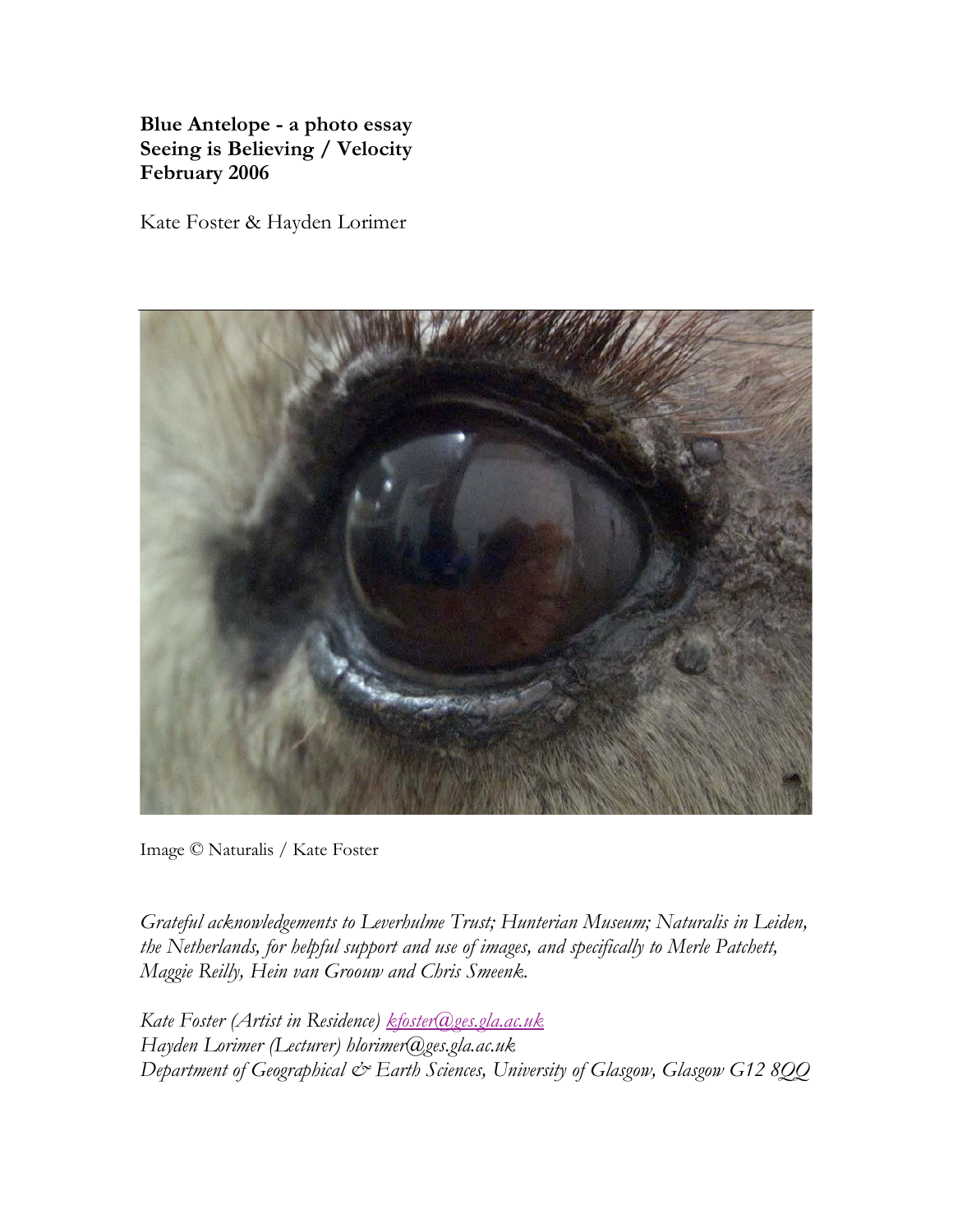We are an artist and geographer presenting work in progress from a series of works, called "BioGeoGraphies" enabled by Leverhulme Trust. This is a joint presentation based on shared words and images. Blue Antelope is the title of a forthcoming exhibition in the University of Glasgow, in autumn 2006.

This piece takes the form of a photo essay. It also marks something of a departure from the formal laws of physics. We want to put velocity to work as a conceptual and metaphorical resource; to imagine it a quality of experience shared, to think better, to see and believe with.

Our essay documents a recent research trip and 'city hop' between university museum collections in Glasgow and Leiden, the Netherlands. Both the Hunterian Zoology Museum in Glasgow and Naturalis in Leiden prize the remnants of a now extinct animal species, the Blue Antelope.

Our quest for the Blue Antelope began with the Glasgow skull which, slightly confusingly, is out on loan and mounted in a cabinet located next door to our venue this evening, in the Scottish National Museum. Through objects, the cabinet tells bit-part histories of "Extinct" Animals. Nearby stand others, containing relics of "Endangered" species, and other animals brought back, having teetered on the brink.



Image © Hunterian Museum / Royal Scottish Museum / Kate Foster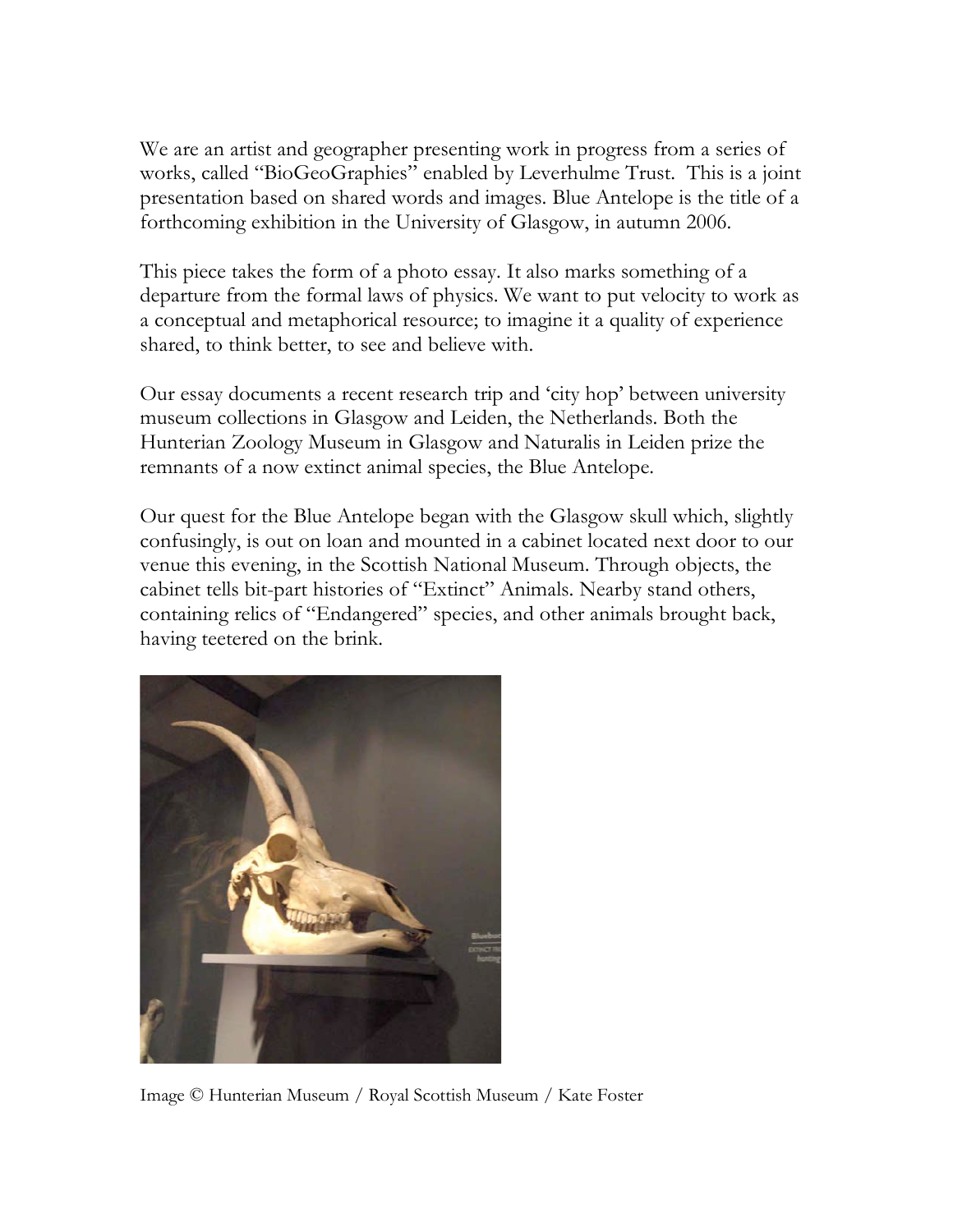The skull suggests a vestigial afterlife for a species that once ranged across parts of Southern Africa. Remaining fragments are few and far between: additional to the skull, there are four skins in old European centres of learning, and subfossils recently unearthed in archaeological and paleontological sites in the Cape.

Unlike many charismatic members of the larger African animal kingdom, we know very little of the blue antelope.

How it lived among other animal communities remains a mystery. The exact manner of, and the conditions prompting, its demise remain, by and large, the stuff of educated guesswork.

A thin and patchy environmental history has led biologists to speculate that with only very limited geographical distribution in the South African Cape, the blue antelope was all but doomed from the outset.

If this was indeed the case, then it seems there was no great natural abundance to be squandered. First known to the scientific record in 1719, by 1799 the blue antelope was gone.

But in our present lives lived without it, searching questions remain, each haunted by the speed this fateful animal took in a given direction. Did numbers slowly dwindle towards extinction, or did it suffer from an accelerated decline? When did the process of decline reach terminal velocity?

Who were the chief agents in this the swiftest of falls from grace? How did those agents hasten its departure? And, how do these demographic unknowns press in on the sole surviving example of the male blue antelope?

In short, how does a culture reflect the animals it eradicates?

And, how do we come to believe what we see?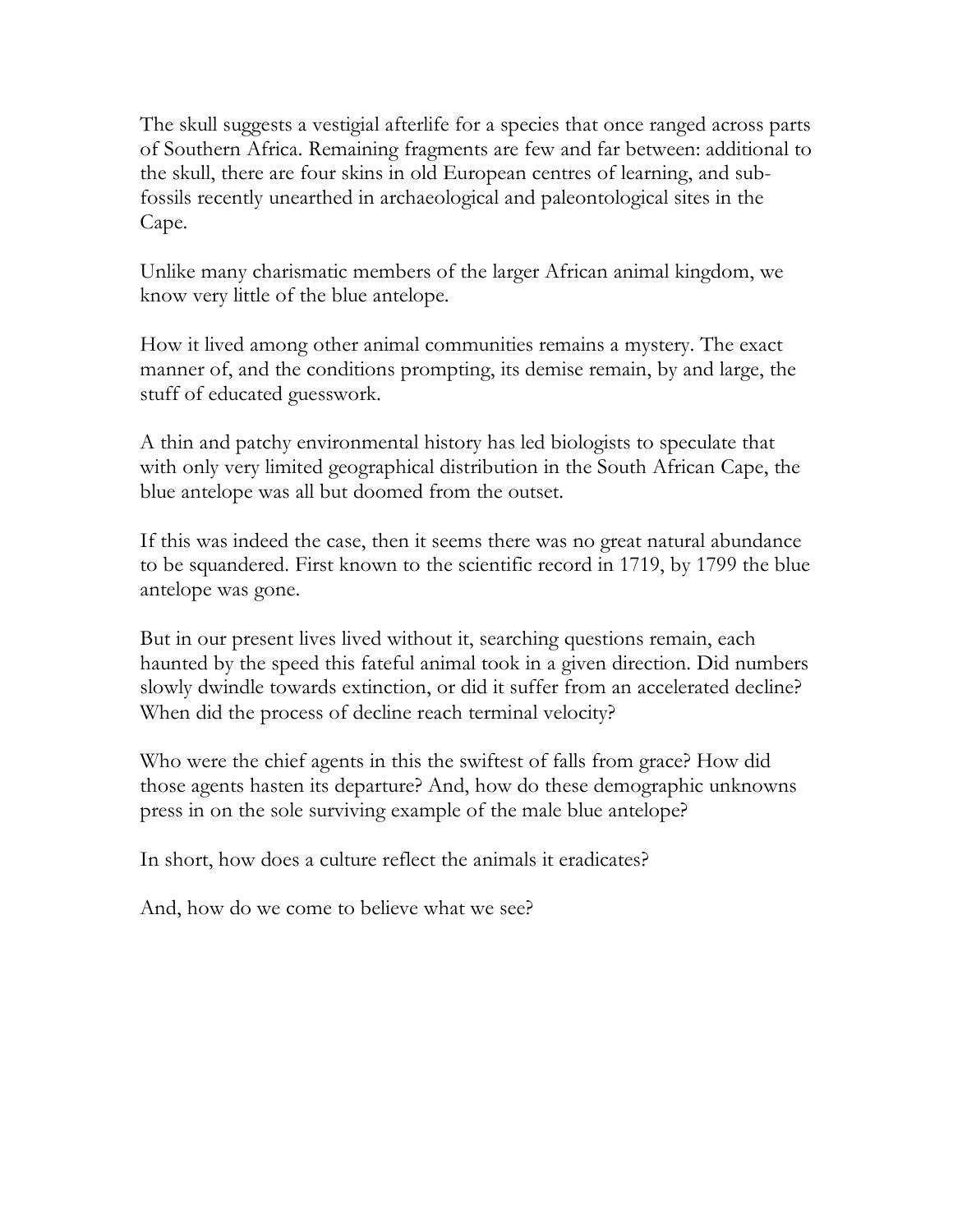

Thoughts of mortality – according to a language of populations in freefall, tailspin and crash – are inadvisable whilst you travel by plane.



Image © Hunterian Museum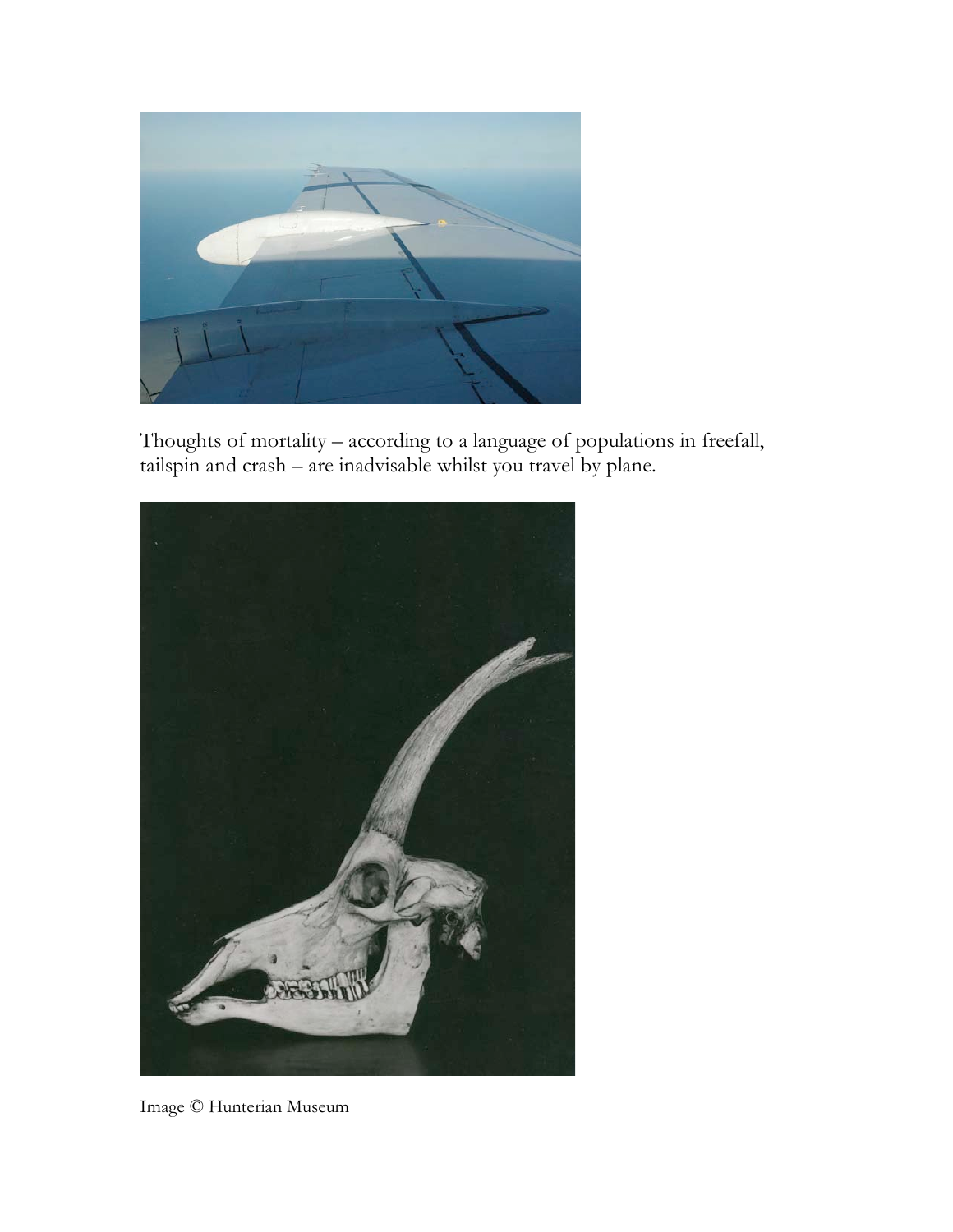Safely grounded, we were granted access to Naturalis, a most peculiar sentinel point for the city of Leiden. A towering vision of cosmopolis in a low country. Twenty floors sheathed in metallic snake skin, stuffed full, containing a quarter million animal specimens. Nature's own parliament building and funeral home.

Encountering the unique mounted skin was breathless stuff: a private, respectful viewing. The Blue Antelope now inhabits a climate controlled environment.

And a rarified curatorial atmosphere…



Image © Naturalis / Kate Foster

Other Europeans were there before us, 200 to 250 years ago. And non-European peoples knew the Blue Antelope for who knows how long before that.

These animals were shot - to be possessed, to be understood, to be eaten.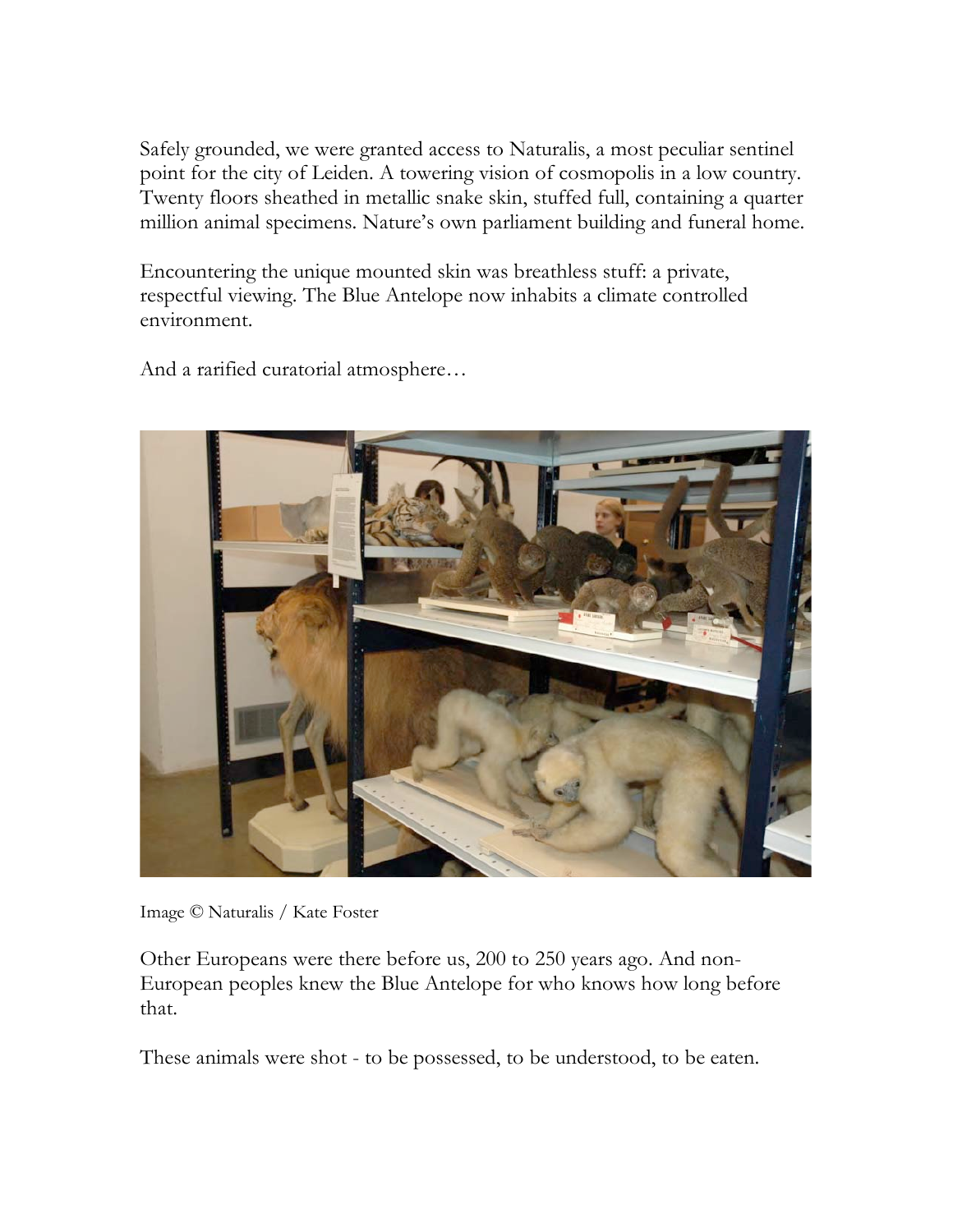Pallas described this Leiden "type" specimen for science in 1766. According to one translation of his work, members of this species: 'were know as the blaauw bok, because when alive, they have a joyous blue colour'.



Image © Naturalis / Kate Foster

A coloured coat later described as Heavenly - 'Himmelblau'.

A blue which, legend has it, in death faded and bleached to brown. Leaving behind a baleful face.

Further "shots" follow.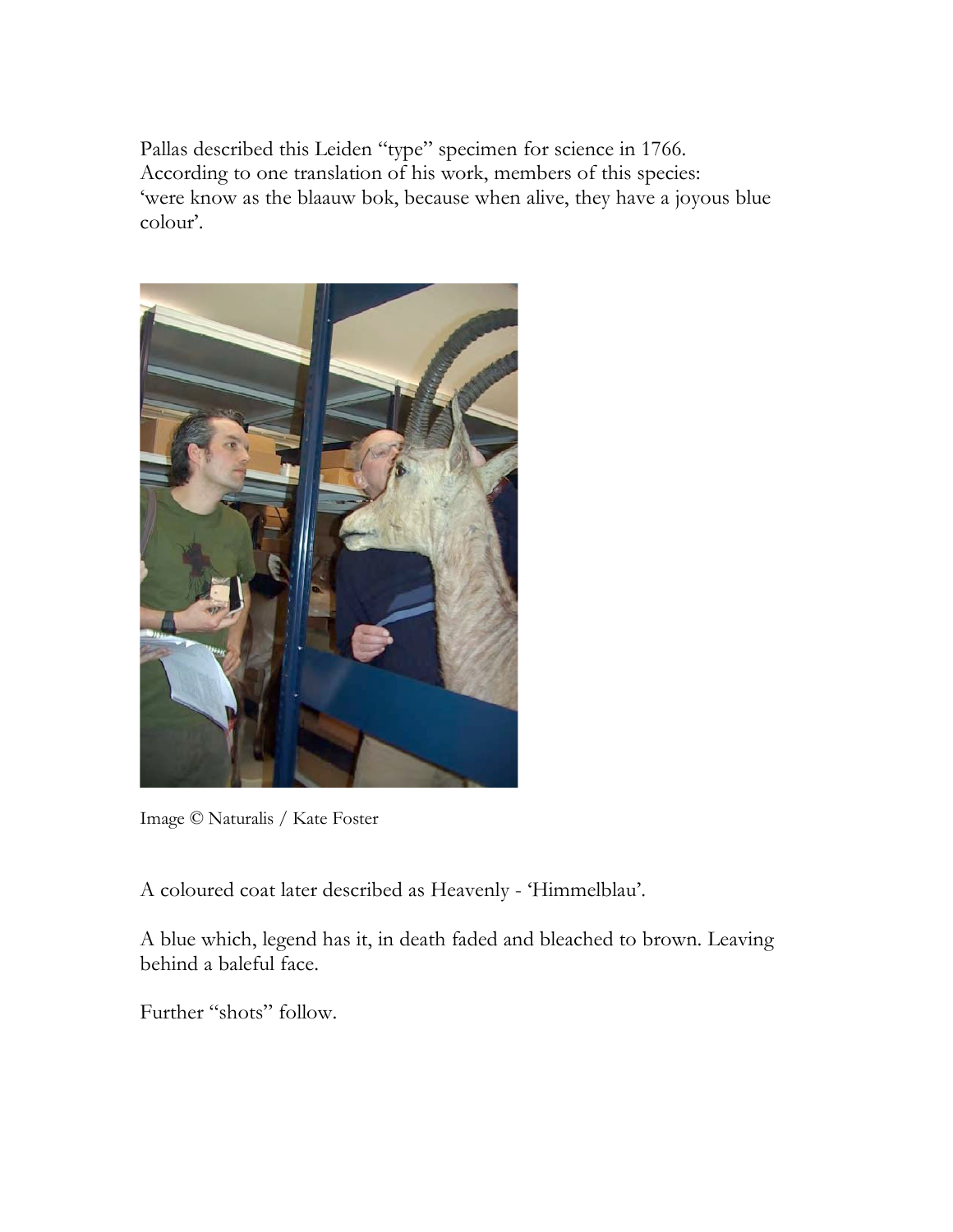

In any engagement with death…



All images © Naturalis / Kate Foster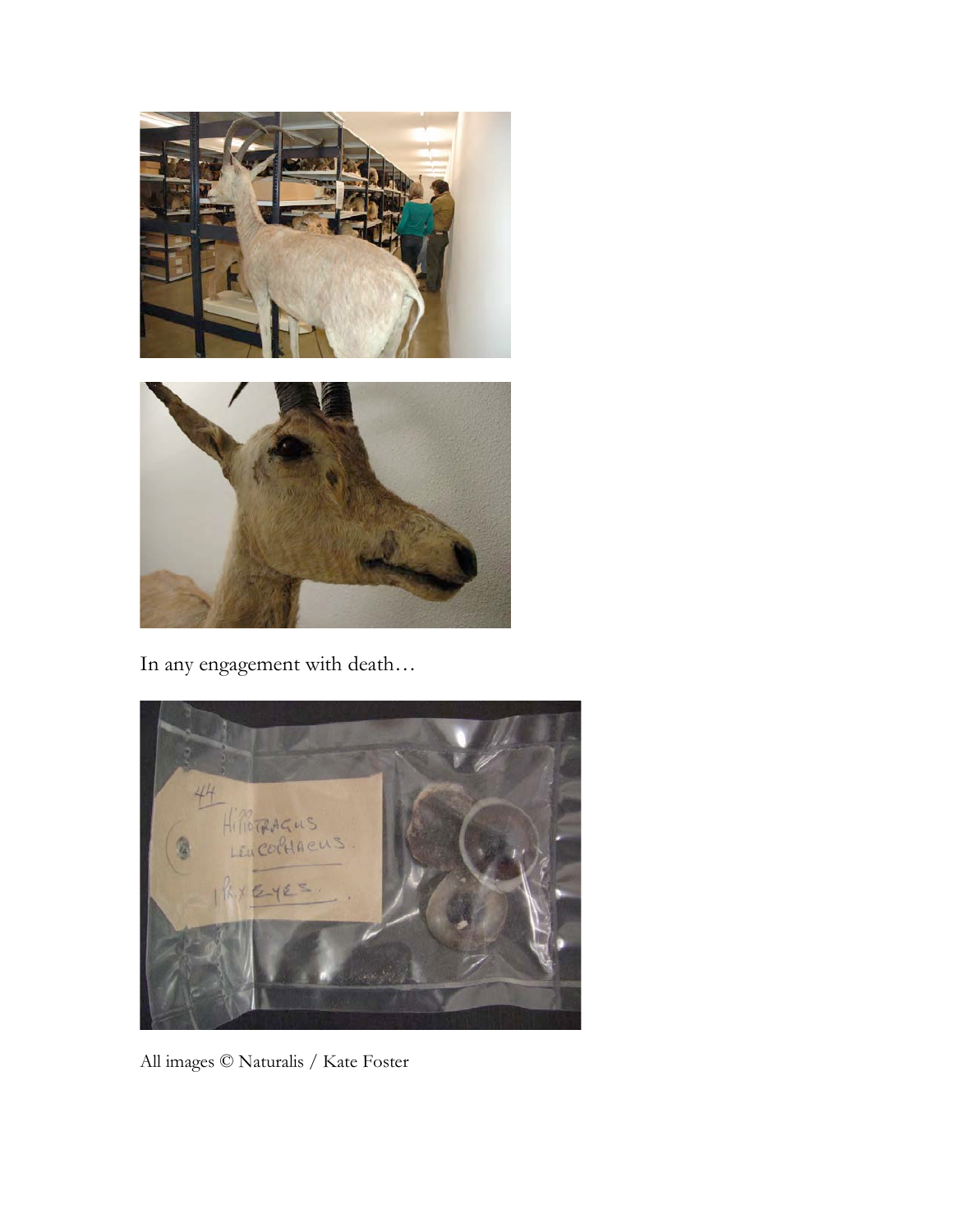Is it through the eyes that we believe? On encountering the animal - in the skin if not the flesh – desire for other kinds of knowing can assert themselves. For things taken away, and for all that remains: shame, grace and awe, felt by association. Fleeting flashes of renewal.



Image © Naturalis / Kate Foster

How should a wide-eyed encounter be undertaken? Artistic sensibilities push the urge to draw, to understand the animal's form and context, to shift medium, and extend the frame of vision beyond what could be "captured" with camera lens.

Touch offers further temptation, in spite of institutional rules for specimen preservation. In order to be more fully in its presence.

A more measured form of understanding would be to describe it within a body of knowledge, to claim it for an academic discipline or sub-discipline.

But, whichever way, and however hard, we try, closeness and intimacy can be thwarted. Efforts to get under the skin might tell us as much about ourselves.